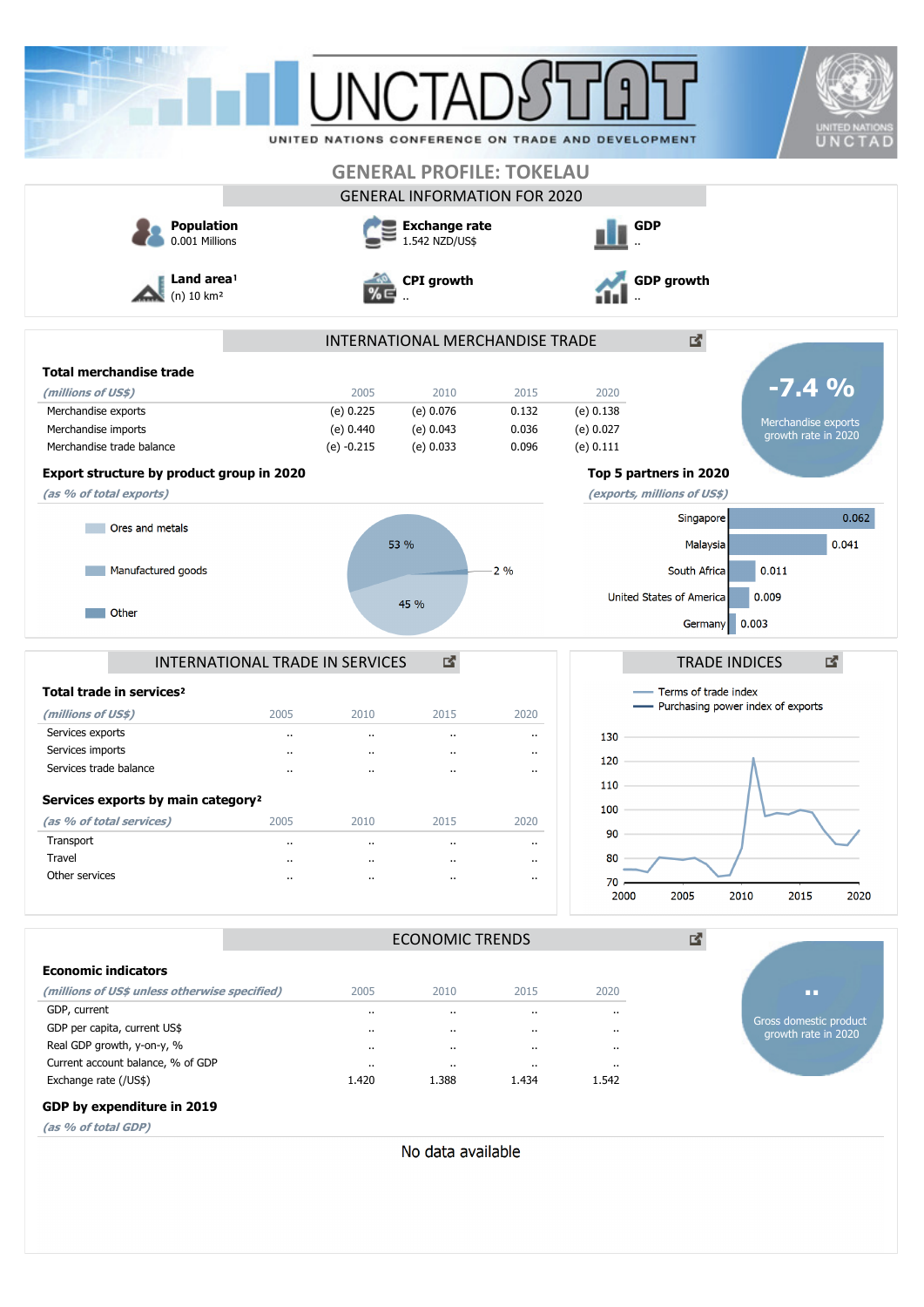|                                               |                                      | <b>TOKELAU</b>    |          |          |                                     |
|-----------------------------------------------|--------------------------------------|-------------------|----------|----------|-------------------------------------|
|                                               | FDI AND EXTERNAL FINANCIAL RESOURCES |                   |          |          | 啓                                   |
| <b>Financial flows</b>                        |                                      |                   |          |          |                                     |
| (millions of US\$ unless otherwise specified) | 2005                                 | 2010              | 2015     | 2020     | <b>DO</b>                           |
| FDI inflows                                   | $\cdots$                             | $\cdot$           | $\cdot$  | $\cdots$ |                                     |
| FDI outflows                                  | $\cdots$                             | $\cdot$           | $\cdots$ |          | FDI outflows as % of GDP<br>in 2020 |
| Personal remittances, % of GDP                | $\cdots$                             | $\cdots$          | $\cdot$  |          |                                     |
| <b>Financial flows trends</b>                 |                                      |                   |          |          |                                     |
| (millions of US\$)                            |                                      |                   |          |          |                                     |
|                                               |                                      | No data available |          |          |                                     |
|                                               |                                      |                   |          |          |                                     |

|                                       |  | <b>TRADE IN GOODS AND SERVICES</b> |           |      |           |  |  |  |  |
|---------------------------------------|--|------------------------------------|-----------|------|-----------|--|--|--|--|
| Trade balance indicators <sup>2</sup> |  |                                    |           |      |           |  |  |  |  |
| (as % and index)                      |  | 2005                               | 2010      | 2015 | 2020      |  |  |  |  |
| Balance, % of GDP                     |  |                                    | $\cdot$ . |      | $\cdot$ . |  |  |  |  |
| Balance, % of imports                 |  |                                    | -         | -    |           |  |  |  |  |
| Normalized balance                    |  | -                                  | -         | -    |           |  |  |  |  |
| Trade openness <sup>2</sup>           |  |                                    |           |      |           |  |  |  |  |

**(sum of imports and exports as % of GDP)**

No data available

## LABOUR FORCE

## **Labour force by gender in 2020**

**(as % of total labour force, all sectors)**

## No data available

|                                                                    | <b>OTHER INDICATORS</b> |                      |      |           |                                                    |
|--------------------------------------------------------------------|-------------------------|----------------------|------|-----------|----------------------------------------------------|
| <b>Maritime transport indicators</b>                               |                         |                      |      |           |                                                    |
|                                                                    | 2005                    | 2010                 | 2015 | 2020      | ш                                                  |
| Merchant fleet, national flag (thousands of DWT)                   | $\cdot$ .               | $\cdots$             |      |           |                                                    |
| Liner shipping connectivity index (maximum $2006 = 100$ for China) | $\cdot$ .               | $\cdots$             |      |           | Share of the total world<br>merchant fleet in 2020 |
| Container port throughput (TEU)                                    | $\cdot$ .               | $\cdot$ .            |      |           |                                                    |
| <b>Information economy indicators</b>                              |                         |                      |      |           |                                                    |
| (as 96 of)                                                         | 2005                    | 2010                 | 2015 | 2020      |                                                    |
| Share of ICT goods, % of total exports                             | $\cdot$ .               | $\ddot{\phantom{0}}$ |      | $\cdot$ . |                                                    |
| Share of ICT goods, % of total imports                             | $\cdot$                 | $\cdots$             |      |           |                                                    |
| Share of workforce involved in the ICT sector                      | $\cdots$                | $\cdots$             |      |           |                                                    |